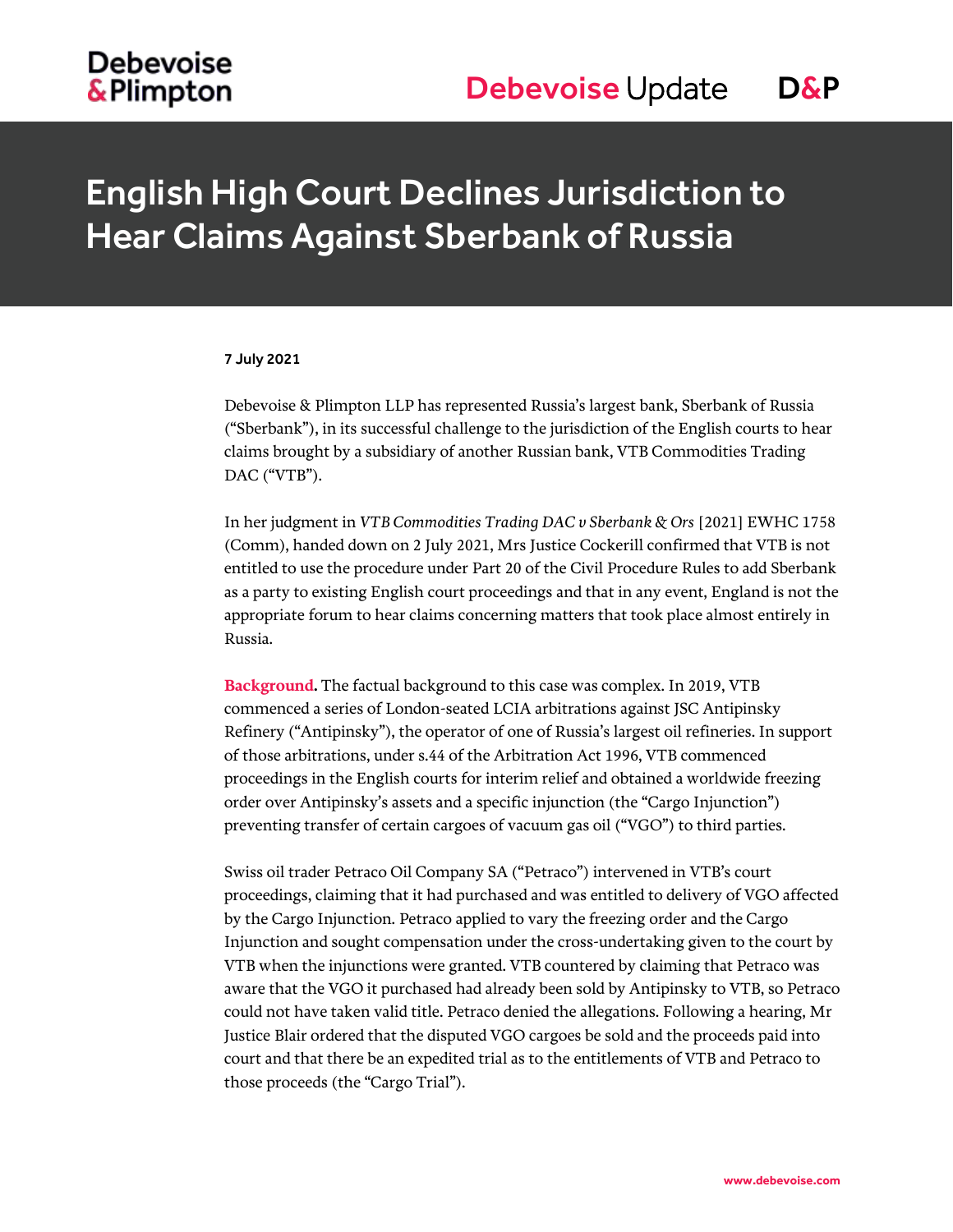### Debevoise & Plimpton

Subsequently, VTB purported to invoke Part 20 of the CPR to introduce into the Cargo Trial additional claims against two third parties, Sberbank and a trading company, JSC VO Machinoimport, which VTB alleged were involved in a conspiracy with Antipinsky to "double sell" cargoes of VGO, including to Petraco. The additional claims were advanced almost entirely under Russian law and related to events alleged to have occurred in Russia. Sberbank denied the claims and further challenged the jurisdiction of the English court to hear them, arguing that they should instead be determined by the Russian courts.

**Sberbank's Successful Challenge.** Sberbank's jurisdiction challenge was made on four bases:

- The court proceedings had been started as an arbitration claim against Antipinsky, in which VTB was the claimant. VTB therefore could not use Part 20 of the CPR to try to add Sberbank as a party because Part 20 is only available to defendants.
- Even if VTB could use Part 20, the court should not exercise its discretion to add Sberbank as a party. The existing proceedings were an arbitration claim, in which the function of the court is to support or supervise the relevant arbitration proceedings. However, VTB was instead trying to use the Cargo Trial to drag in freestanding damages claims against third parties, unrelated to any arbitration.
- Relatedly, there is no applicable "gateway" under the CPR under which VTB could obtain permission to serve out its claims on Sberbank.
- England was not the *forum conveniens*. The actions alleged by VTB almost all took place in Russia, the evidence would be in Russian from Russian witnesses and the claims were almost all brought under Russian law, including under provisions of law around which there was a degree of controversy and academic debate, which would benefit from consideration and development by a Russian court. The obvious place for the claims to be heard was instead Russia.

In her judgment, Cockerill J found in Sberbank's favour on all points.

First, building on previous decisions in *CT Bowring & Co v Corsi & Partners* [1994] BCC 713 (CA), *JSC VTB Bank v Skurikhin* [2018] EWHC 3072 (Comm) and Cockerill J's own previous judgment in *JSC Karat-1 v Tugushev* [2021] EWHC 743 (Comm), the Judge confirmed that the process for adding a party to proceedings under Part 20 of the CPR is only available to defendants.

Further, when a claimant has given a cross-undertaking to the court, for example as a condition for the grant of an interim injunction, and a third party makes a claim for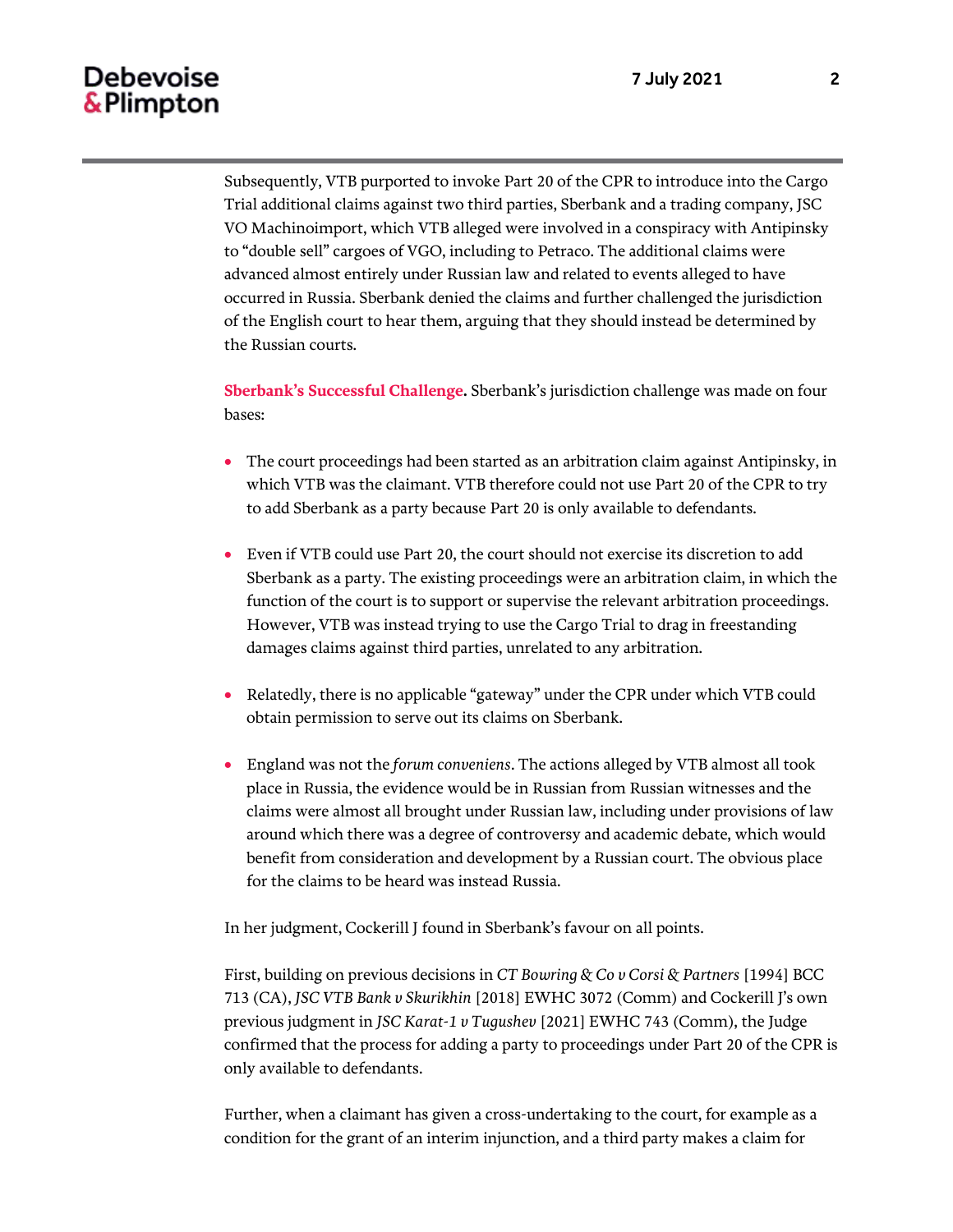### Debevoise & Plimpton

compensation under that cross-undertaking, such claim by the third party does not change the characterisation of the parties in the proceedings. The Claimant does not become a defendant to the third party's application for compensation but rather remains as a claimant and therefore cannot invoke Part 20 of the CPR. In the instant case, that Petraco had intervened to seek compensation under VTB's cross-undertaking did not change VTB's characterisation as the claimant.

Secondly, the Judge held that, even if Part 20 of the CPR had been available to VTB, she would not exercise her discretion to add Sberbank to the proceedings. Referring to the purpose of court proceedings in support of arbitration, Cockerill J doubted that there would ever be circumstances in which it would be appropriate to use Part 20 to add a third party to such proceedings. In any event, the Judge did not consider that it was appropriate to add VTB's proposed wide-ranging and "substantially freestanding" claims against Sberbank to the existing narrow injunction proceedings between VTB and Petraco.

Thirdly, the parties were in agreement that there was *"a very considerable body of factors which (subject to questions about the weight to be attached to them), [pointed] to Russia as the forum conveniens."* The Judge concluded that, overall, VTB's proposed additional claims were "truly a Russian case". Although there was potentially a risk of irreconcilable judgments from the Cargo Trial and any Russian proceedings on VTB's additional claims, that risk was not a "trump card". The Judge rejected VTB's argument that the Supreme Court's decision in *Lungowe v Vedanta Resources PLC* [2020] 2 AC 1045 should be read narrowly, confirming that the risk of irreconcilable judgments was only one factor to be taken into account and that, while it was a weighty factor, it could be outweighed by the other circumstances of the case.

Cockerill J held that there was limited overlap between VTB's proposed additional claims and the issues in the Cargo Trial and that the case was before the English court "*purely*" because VTB had chosen to bring an arbitration claim in England. The Judge held that this was not a good basis for the additional claims to be pursued in England; as she put it, *"the tail of the proceedings accessory to a now defunct arbitration should not wag the dog of a substantive dispute which is truly a Russian case."* Accordingly, the Judge held that VTB had failed to discharge its burden of establishing that England is *"clearly and distinctly"* the most appropriate forum.

The Judge therefore upheld Sberbank's jurisdiction challenge in its entirety, holding that Russia was the proper forum for VTB's proposed additional claims. The judgment provides welcome clarification of the English courts' approach to assessing the *forum conveniens* and of the limits of the ability to add parties to existing proceedings under Part 20 of the CPR.